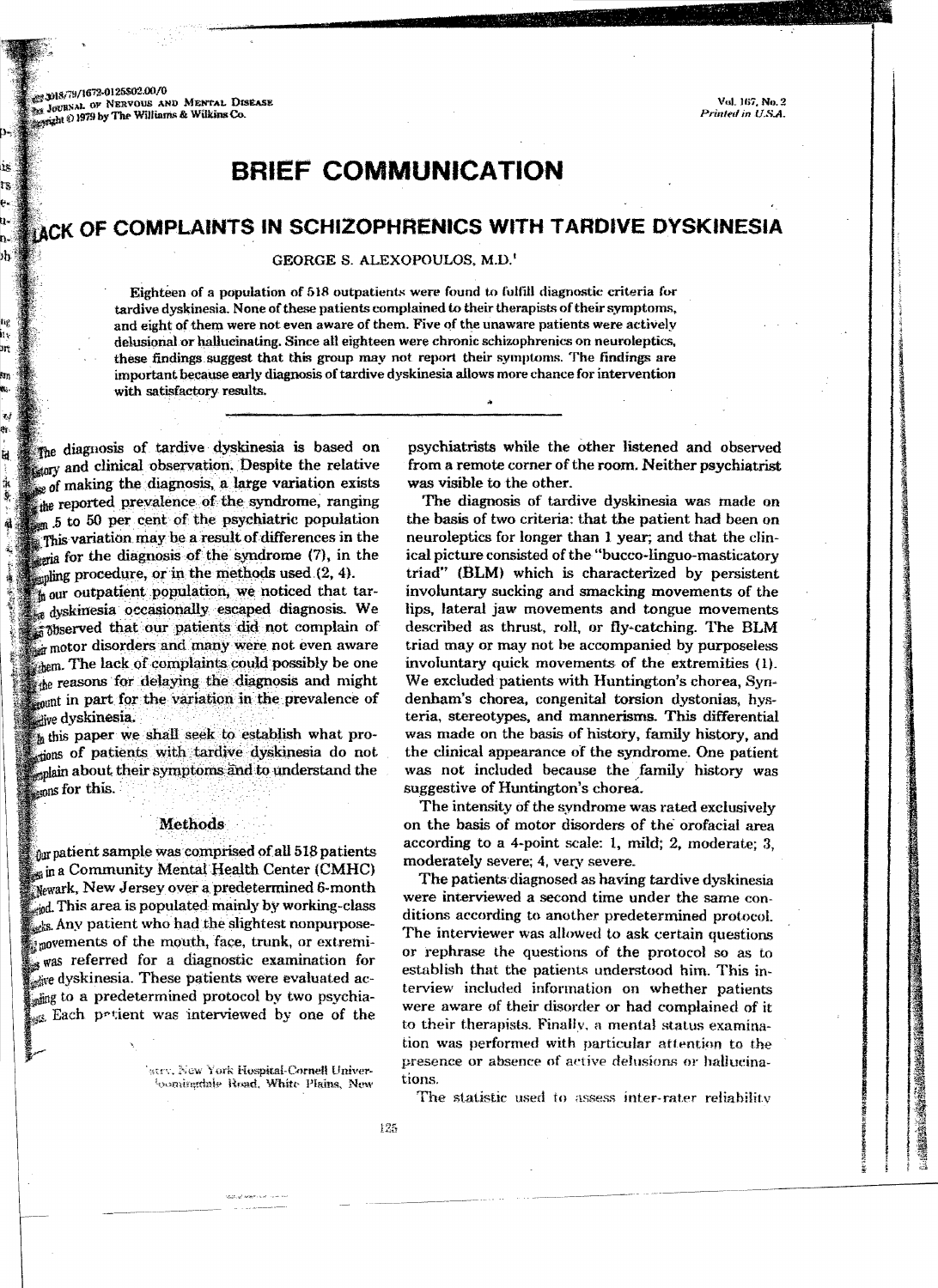## **GEORGE S. ALEXOPOULOS TABLE 1**

Demographic and Clinical Characteristics of Tardive Dyskinesia Patients Duration of Duration of No of Duration of Casa Sex Age Psychiatric Neurolentic Psychiatric Tardice Dyskite **HIness Treatment** Hospitalizations vears vears vear: F  $37$ 25  $\overline{14}$  $\bar{h}$  $\mathbf{r}$  $\mathbf{f}$  $\overline{P}$  $G<sub>2</sub>$  $12$ 9 9  $\theta$  $0.5$ 3  $\mathbf{F}$ 60  $17$  $17$  $\mathbf{r}$  $\mathbf{I}$ M 58 21 20  $\overline{a}$  $\mathbf{A}$  $0.5$  $\overline{5}$  $\mathbf{F}$ 43 23 16 3  $\bf{3}$ 6 F 56 36 20 6 6  $\mathbf{F}% _{0}$ 20 7 39 19  $4.5$  $\mathbf{I}$  $\mathbf F$ 33  $\boldsymbol{8}$ 8  $\mathcal{R}$  $\mathbf{a}$  $\overline{\mathbf{1}}$  $\mathbf F$ 21 -9 54 19 5  $\overline{2}$  $\mathbf{F}$ 71 30  $10$ -11  $\overline{\mathbf{5}}$  $\mathbf{I}$  $\mathbf{1}$ M 35 19 19 10  $\mathbf{I}$ F 18 12 44 16 3  $3.\overline{5}$ 13 M 58 18 18  $\overline{2}$  $0.5$ F  $14$ 41 23 18  $\tilde{5}$  $0.5$  $\mathbf F$ 15 50  $\overline{\mathbf{4}}$  $\overline{2}$ 4 -3 16 M  $24$  $\ddot{\mathbf{4}}$  $0.5$ 4  $\mathbf{1}$ F 9  $\overline{7}$  $17$ 54  $\frac{1}{2}$ I  $\mathbf F$ -35 18  $17$  $18$ ň 0.9 Mean: 47.8 **Mean: 18.1 Mean: 14.2** Mean: 3.5 Mean: 2.4 M/F: 1/3.5 Range: 24-71 Range: 4-36 Range: 4-24 Range: 0-10 Range: 0.5-6

was Cohen's kappa (3). This method has the advantage of taking into account the occurrence of agreement by chance  $(8, 9)$ .

## Results

Of the 518 patients seen in the CMHC, 96 were noted to have some nonpurposeful movements and were referred for diagnostic interview. Eighteen were identified as having tardive dyskinesia (Table 1). The prevalence of the disorder in our sample was 3.5 per cent, the age of onset 45.5 years, and the male to female ratio was 1:3.5. Four of the 18 patients had mild choreiform movements of the fingers, but these patients had by far more severe hyperkinesias in the tongue and mouth; so our decision to consider only movements of the orofacial area did not influence our rating of the intensity of the syndrome.

None of the 18 patients with tardive dyskinesia had complained to their therapists as evidenced by the therapists' reports and the review of charts. Eight of the 18 patients had discussed their symptoms with their family or friends but had not reported them to their therapists. Eight patients were unaware of their symptoms. Lack of complaints and awareness did not correlate with the intensity of symptoms. The majority of unaware patients (five out of eight) were actively delusional or hallucinating. Only one out of the 10 aware patients was actively delusional. All aware patients had explanations concerning their hyperkinesias

which seemed to obviate the need for medical at tion. For the above observations: lack of complared  $(\kappa = 1)$ , lack of awareness of hyperkinesias  $(\kappa = 1)$ active hallucinations or delusions  $(\kappa = 1)$ , rates intensity of syndrome ( $\kappa = .77$ ), the inter-rater agreement ment was very high.

## **Discussion**

The prevalence of tardive dyskinesia in our sample population, as well as the age and sex distributed were similar to those reported by others  $(6, 10)$ . findings suggest that outpatient schizophrenics chronic phenothiazine treatment who develop target dyskinesia frequently do not report their symptom Clinicians should be aware of this observation look specifically for the syndrome in this populate since early diagnosis allows therapeutic intervent with rather satisfactory results  $(5, 10)$ . Eight of patients were not even aware of their symptoms. of these unaware patients were actively delusional schizophrea hallucinating. Actively psychotic seemed less likely to complain and one should especially alert to look for tardive dyskinesia sym toms in this group.

Our use of a diagnostic criterion which required! each patient should have been on neuroleptics year may have skewed our sample toward ching schizophrenics. A question for further research <sup>5</sup> determine whether the same responses are obtain

a.<br>Tari